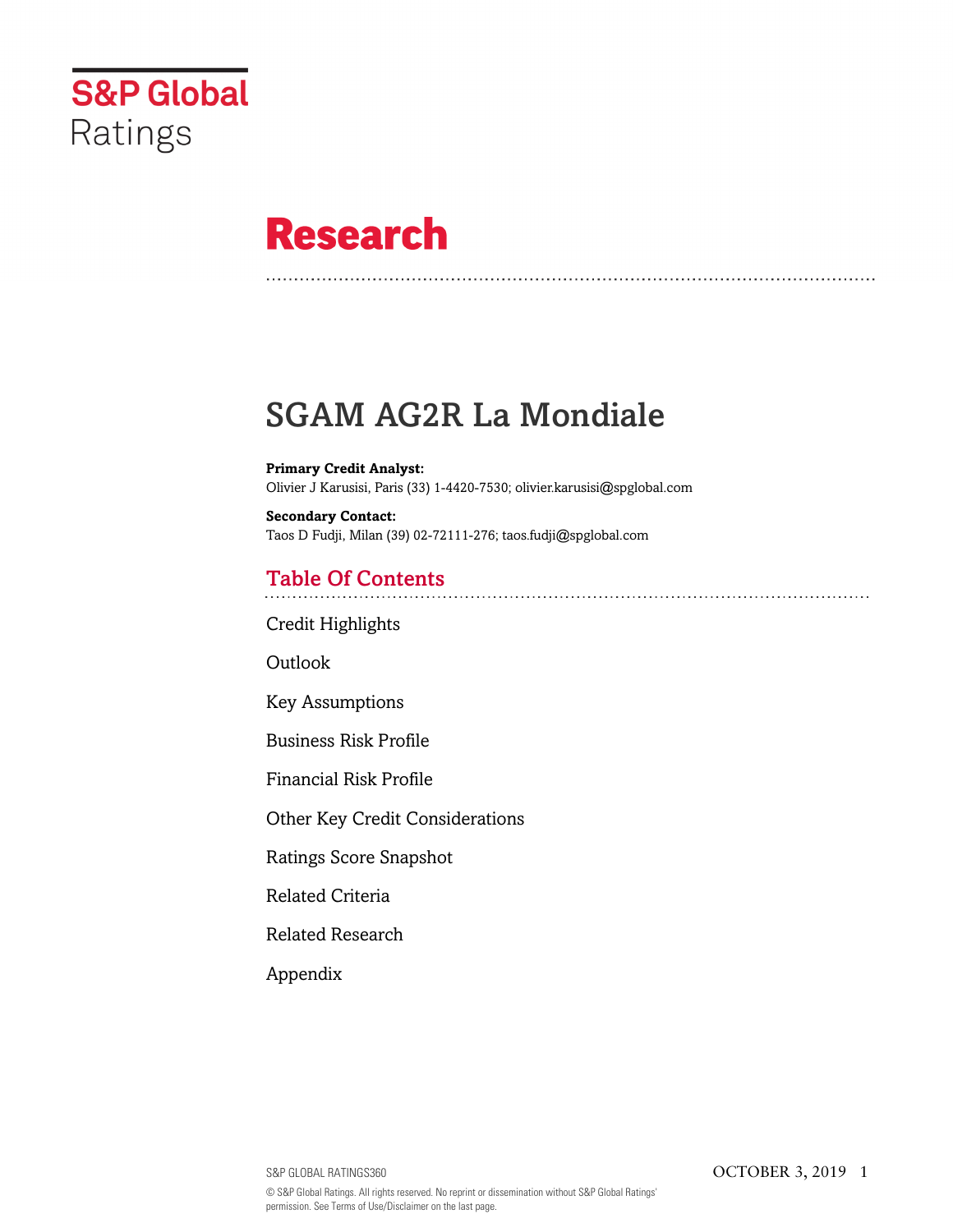# SGAM AG2R La Mondiale

# <span id="page-1-0"></span>Credit Highlights

Operating Company Covered By This Report

**Financial Strength Rating**

*Local Currency* A-/Positive/--

| <b>Overview</b>                                                                                                                             |                                                                                                                                            |
|---------------------------------------------------------------------------------------------------------------------------------------------|--------------------------------------------------------------------------------------------------------------------------------------------|
| <b>Strengths</b>                                                                                                                            | <b>Risks</b>                                                                                                                               |
| Well-known brand with leading market position in life and protection<br>business in France.                                                 | Potential capital and earnings volatility due to higher sensitivity to<br>interest rates than rated peers, deriving from pension activity. |
| Diversified set of products and complementary distribution vehicles,<br>including proprietary salaried network, private banks, and brokers. | Higher business concentration in life market in France.                                                                                    |
| Higher share of unit-linked products compared to French life market.                                                                        |                                                                                                                                            |

*We expect that SGAM AG2R La Mondiale (SGAM LM) will maintain its top-tier ranking in life and protection business in France.* We believe SGAM LM will benefit from its renowned brand name, multi-channel distribution strategy, and diversification by business line in the French life insurance market.

*We estimate that the group will generate annual net earnings of €300 million-€325 million in 2019-2021.*SGAM LM should continue to benefit from a shift in its policyholder strategy that will outweigh the expected decline in investment returns.

*Capitalization is likely to remain strong, despite the lower interest rate environment.*Based on our risk-based capital model, we expect SGAM LM's capital will remain strong through 2021, based on annual earnings of €300 million-€325 million. The company's not-for-profit nature is favorable compared to peers. However, earnings' sensitivity to interest rates could create a potential source of volatility.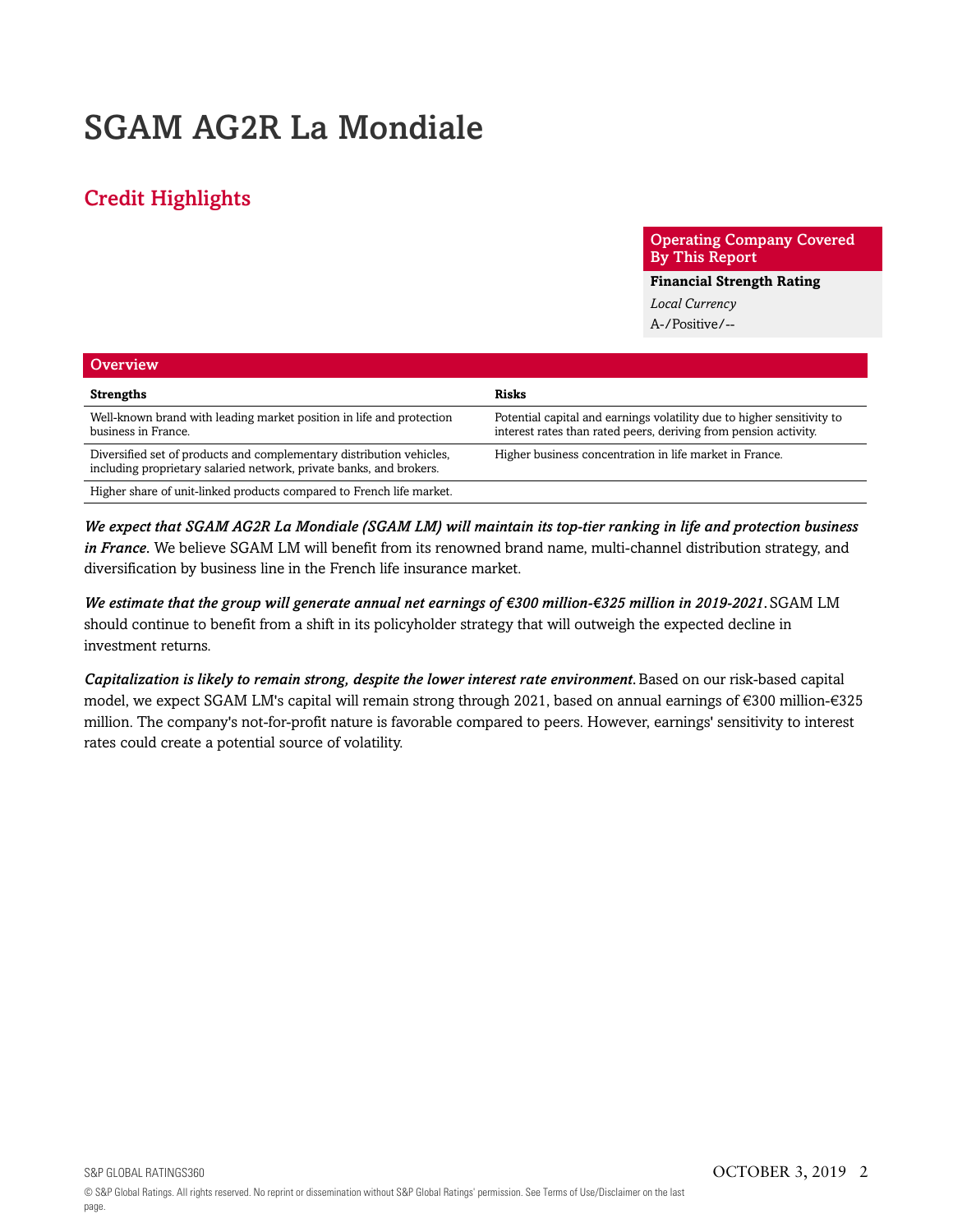### **Outlook**

The positive outlook on AG2R Prévoyance, PRIMA, La Mondiale, and Arial CNP Assurances indicates that we could raise the ratings in the next 12 months if AG2R LM continues to reduce its sensitivity to persisting low interest rates. An upgrade would also be predicated on AG2R-LM maintaining S&P Global Ratings' capital adequacy around the 'AA' level, and a satisfactory operating performance.

### Downside scenario

We could revise the outlook to stable over the next two years if:

- AG2R LM's capital adequacy unexpectedly deteriorates to levels materially below the 'A' benchmark for a sustained period, for example due to lower long-term bond yields than we currently assume in our base case, more aggressive volume growth than expected, or higher asset risk; or
- The profitability and quality of premium mix markedly deteriorates as a result of stiffer competition or adverse developments in market dynamics, causing the group to miss its earnings targets.

### <span id="page-2-0"></span>Key Assumptions

- Average GDP growth of 1.4% in France for 2019 and 2020.
- ECB unlikely to raise rates before 2020 and get out of the negative territory before the end of 2023 given its new stimulus package.

### **Table 1**

| <b>SGAM AG2R La Mondiale--Key Metrics</b> |        |        |        |             |
|-------------------------------------------|--------|--------|--------|-------------|
|                                           | 2020f  | 2019f  | 2018   | 2017        |
| S&P Global Ratings capital adequacy       | Strong | Strong | Strong | Very Strong |
| Gross premium written (mil. $\in$ )       | >9.000 | >9.000 | 9.575  | 9.679       |
| Net income (mil. $\in$ )                  | > 300  | > 300  | 324    | 362         |
| Return on shareholders' equity (%)        | > 4.0  | >40    | 5.33   | 6 21        |

<span id="page-2-1"></span>f--S&P Global Ratings forecast.

# Business Risk Profile

France-based SGAM LM is the fourth-largest health insurance provider, second-largest for long-term care, and has a strong brand and leading positions in high-net-worth individual savings, self-employed (called "loi Madelin"), and group pension contract segments.

Our view of SGAM LM's competitive position is supported by its diversified set of product lines and complementary distribution vehicles, including proprietary salaried network, private banks, and brokers.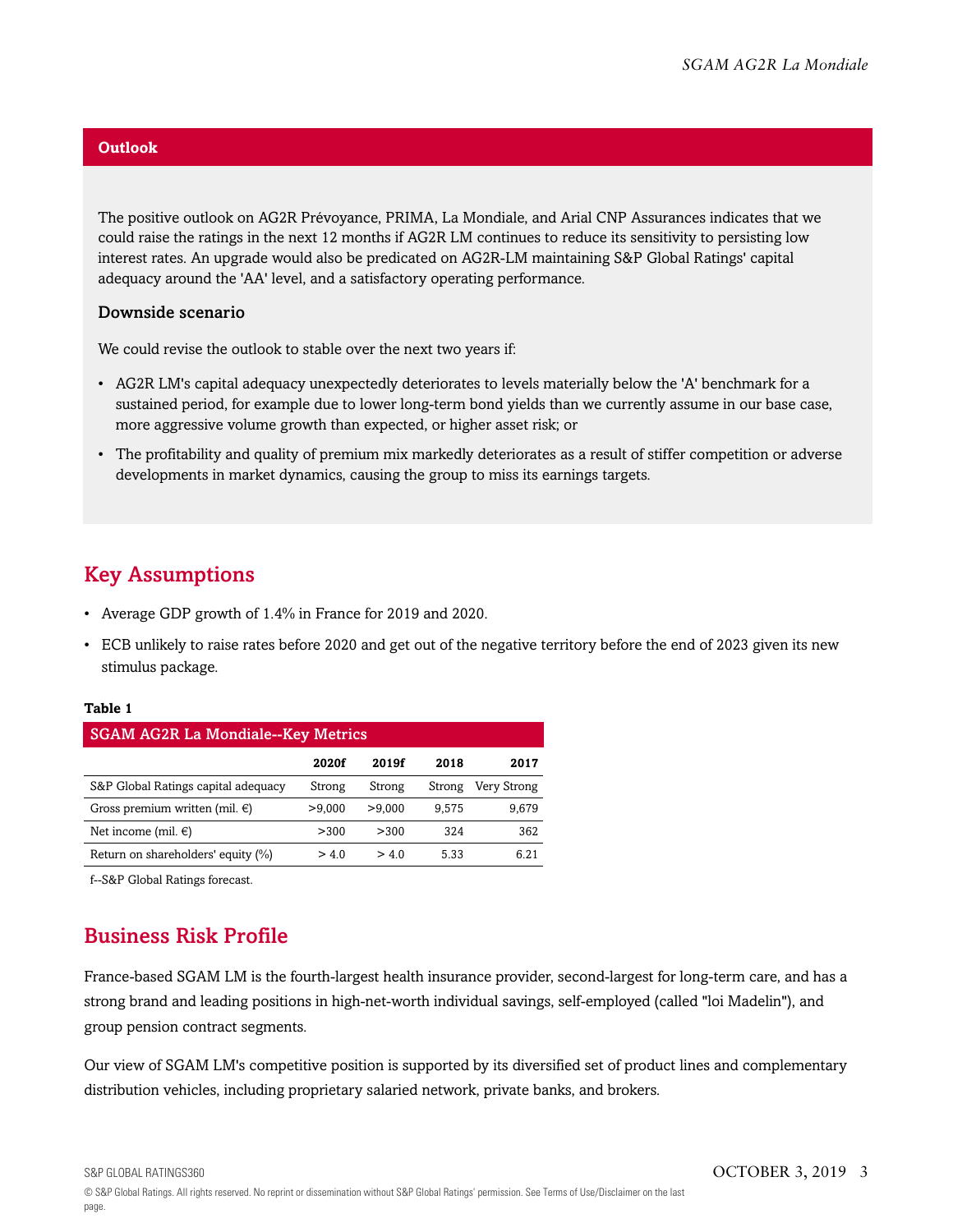On the La Mondiale subgroup side, the relatively low aggregate market share masks an established, leading position in its strategically chosen niches, namely high-net-worth savings, the Madelin pensions, and group pensions.

La Mondiale Partenaire and La Mondiale Europartner's affluent client base has also allowed the group to markedly outperform the market in terms of unit-linked (UL) savings, which we consider to be more profitable products for insurers. UL accounted for about 37% of its premiums, compared with 28% for the French life market.

### **Chart 1**



### **SGAM AG2R La Mondiale Share Of Unit-Linked Premiums**

At AG2R Prévoyance, the multi-professional focus and large scale are key competitive differentiators within a market that is undergoing deep regulatory changes. AG2R Prévoyance writes group-term and workers' compensation disability insurance for 59 professional sectors, and has access to a large population of 6.5 million insured. Further solidifying AG2R Prévoyance's position is AG2R LM's ability to join forces with and integrate smaller players, such as Réunica.

### <span id="page-3-0"></span>Financial Risk Profile

We expect AG2R LM's capital adequacy to remain comfortably above our 'A' benchmark in the next three years. We see above-average potential volatility of capital adequacy from a significant amount of long-term pension liabilities, some of them bearing a high guaranteed rate.

Copyright © 2019 by Standard & Poor's Financial Services LLC. All rights reserved.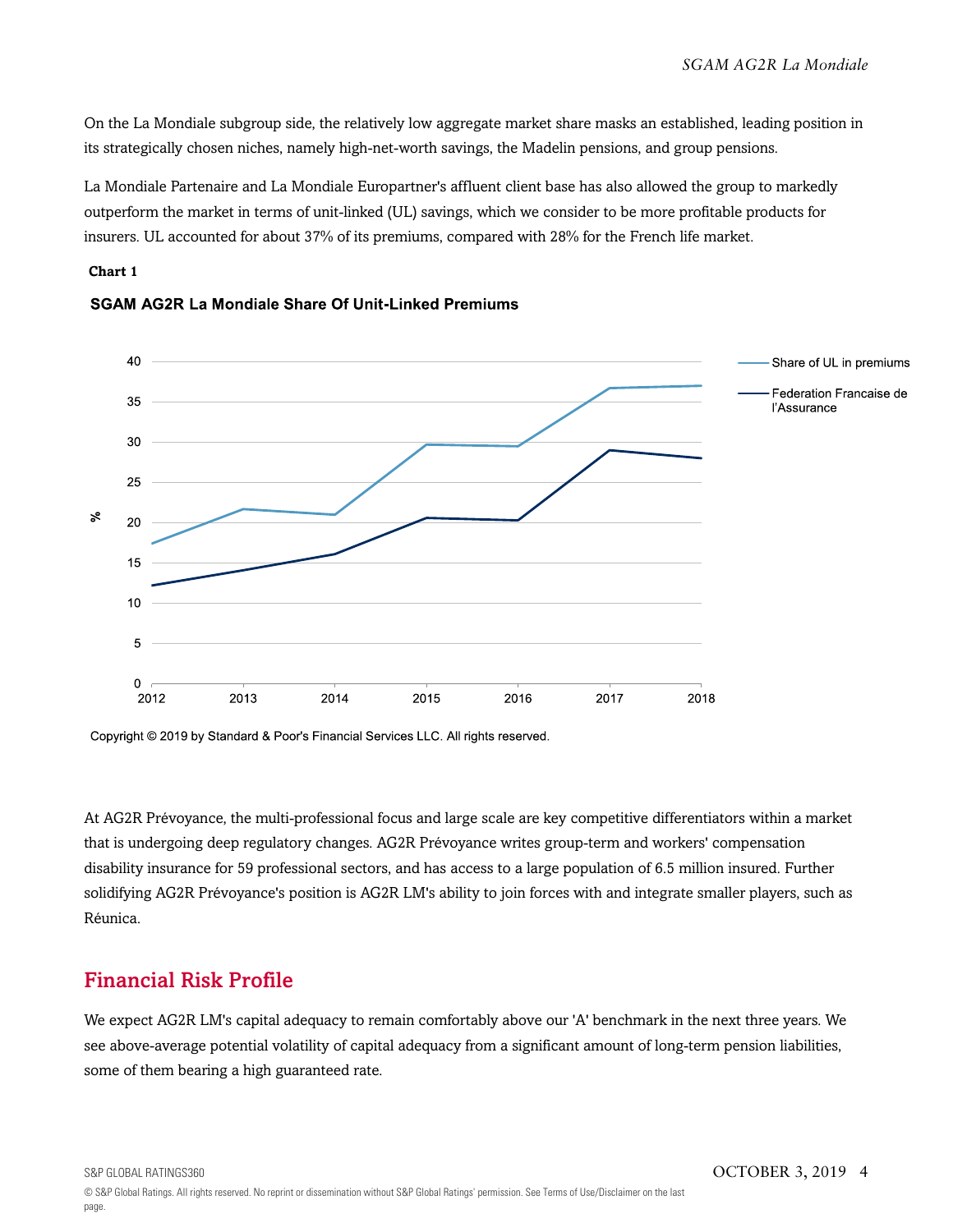AG2R LM's retained earnings and issuance of €52 million equity-like mutualist certificates, which are treated as core equity, have increased total available capital (TAC) at year-end 2018. The policyholder surplus reserves are currently equivalent to 4.2% of insurance technical reserves, and we believe that the group will maintain this level over the forecast horizon.

AG2R LM has gradually shifted to less capital-intensive unit-linked life policies, decreasing the capital requirement. It has gradually shifted its focus on UL products and has a higher ratio of unit-linked to general accounts of 30%:70%, which is above the average of French life insurers.

In our opinion, AG2R LM's sensitivity to interest rates also results in potential capital-adequacy volatility. The sensitivity to interest rates derives from La Mondiale's significant amount of long-term pension liabilities with guarantees. Our assessment of the general account pension liabilities amounts to about 30% of AG2R LM's total technical reserves at end-2018. With the maturing of policies, the share of liabilities with a guaranteed rate above 2% is shrinking, albeit remaining higher than that of other rated French life insurers.

# <span id="page-4-0"></span>Other Key Credit Considerations

### Governance

SGAM LM's management has demonstrated its expertise and depth and breadth, as well as its strategic planning and ability to convert its strategy into action. We view AG2R LM's strategy as focused, because it builds on the group's complementary expertise, which is likely to continue helping the group to maintain its stable business profile.

### Liquidity

**Table 2**

We believe AG2R LM has exceptional liquidity, sustained highly liquid assets, and positive net inflows. The group's pension business, which cannot be surrendered easily, is positive for its liquidity, in our view. Should any cash needs arise, we believe that AG2R LM's investment assets are highly marketable and could provide liquidity.

### Accounting considerations

We base our analysis of AG2R LM on the consolidated accounts of the SGAM. AG2R LM reports according to International Financial Reporting Standards (IFRS). Starting from the published figures, we perform certain adjustments when forming our opinion of capital adequacy and operating performance. These include particularly eligible hybrid capital not recognized as equity under IFRS, unrealized capital gains on property assets, and an adjustment for the value in force (VIF).

# <span id="page-4-1"></span>Ratings Score Snapshot

| rapie z                                              |               |
|------------------------------------------------------|---------------|
| <b>SGAM AG2R La Mondiale--Ratings Score Snapshot</b> |               |
| <b>Business Risk Profile</b>                         | <b>Strong</b> |
| Competitive position                                 | Strong        |
| <b>IICRA</b>                                         | Low Risk      |
| Financial Risk Profile                               | Satisfactory  |
| Capital and earnings                                 | Strong        |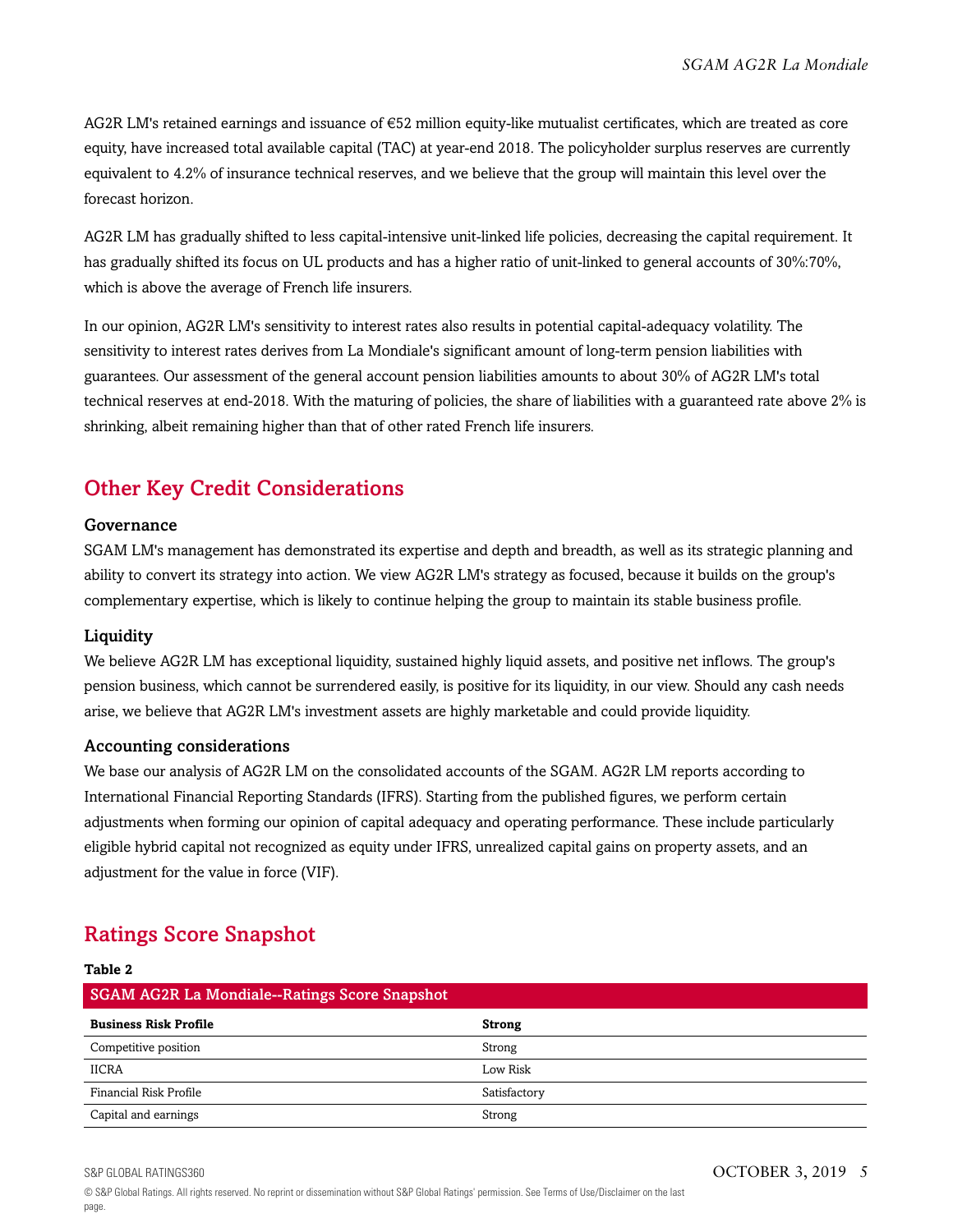**Table 2**

|  | SGAM AG2R La Mondiale--Ratings Score Snapshot (cont.) |  |  |
|--|-------------------------------------------------------|--|--|
|  |                                                       |  |  |

| <b>Business Risk Profile</b>     | <b>Strong</b>   |
|----------------------------------|-----------------|
| Risk exposure                    | Moderately High |
| Funding structure                | Neutral         |
| Anchor*                          | a-              |
| <b>Modifiers</b>                 |                 |
| Governance                       | Neutral         |
| Liquidity                        | Exceptional     |
| Comparable ratings analysis      | 0               |
| <b>Financial Strength Rating</b> | A-              |

\*This is influenced by our view of the strong brand and leading position in France supported by improved capital as per S&P Global Ratings' model as well as on a regulatory basis.

# <span id="page-5-0"></span>Related Criteria

- Criteria | Insurance | General: Insurers Rating Methodology, July 1, 2019
- General Criteria: Group Rating Methodology, July 1, 2019
- General Criteria: Hybrid Capital: Methodology And Assumptions, July 1, 2019
- General Criteria: Principles For Rating Debt Issues Based On Imputed Promises, Dec. 19, 2014
- Criteria | Insurance | General: Refined Methodology And Assumptions For Analyzing Insurer Capital Adequacy Using The Risk-Based Insurance Capital Model, June 7, 2010
- General Criteria: Use Of CreditWatch And Outlooks, Sept. 14, 2009

### <span id="page-5-1"></span>Related Research

• France-Based Insurer SGAM AG2R La Mondiale Affiliates 'A-' Ratings Affirmed; Outlook Positive, Sept. 25, 2019

# <span id="page-5-2"></span>Appendix

#### **Table 3**

| <b>SGAM AG2R La Mondiale--Credit Metrics History</b> |        |         |             |         |
|------------------------------------------------------|--------|---------|-------------|---------|
| Ratio/Metric                                         | 2018   |         | 2017        |         |
| S&P Global Ratings capital adequacy*                 | Strong |         | Very Strong |         |
| Total invested assets                                |        | 101,169 |             | 102,396 |
| Total shareholder equity                             |        | 6.240   |             | 5.947   |
| Gross premiums written                               |        | 9.575   |             | 9,679   |
| Net premiums written                                 |        | 8.654   |             | 8.785   |
| Net premiums earned                                  |        | 8.655   |             | 8,785   |
| Reinsurance utilization (%)                          |        | 9.6     |             | 9.2     |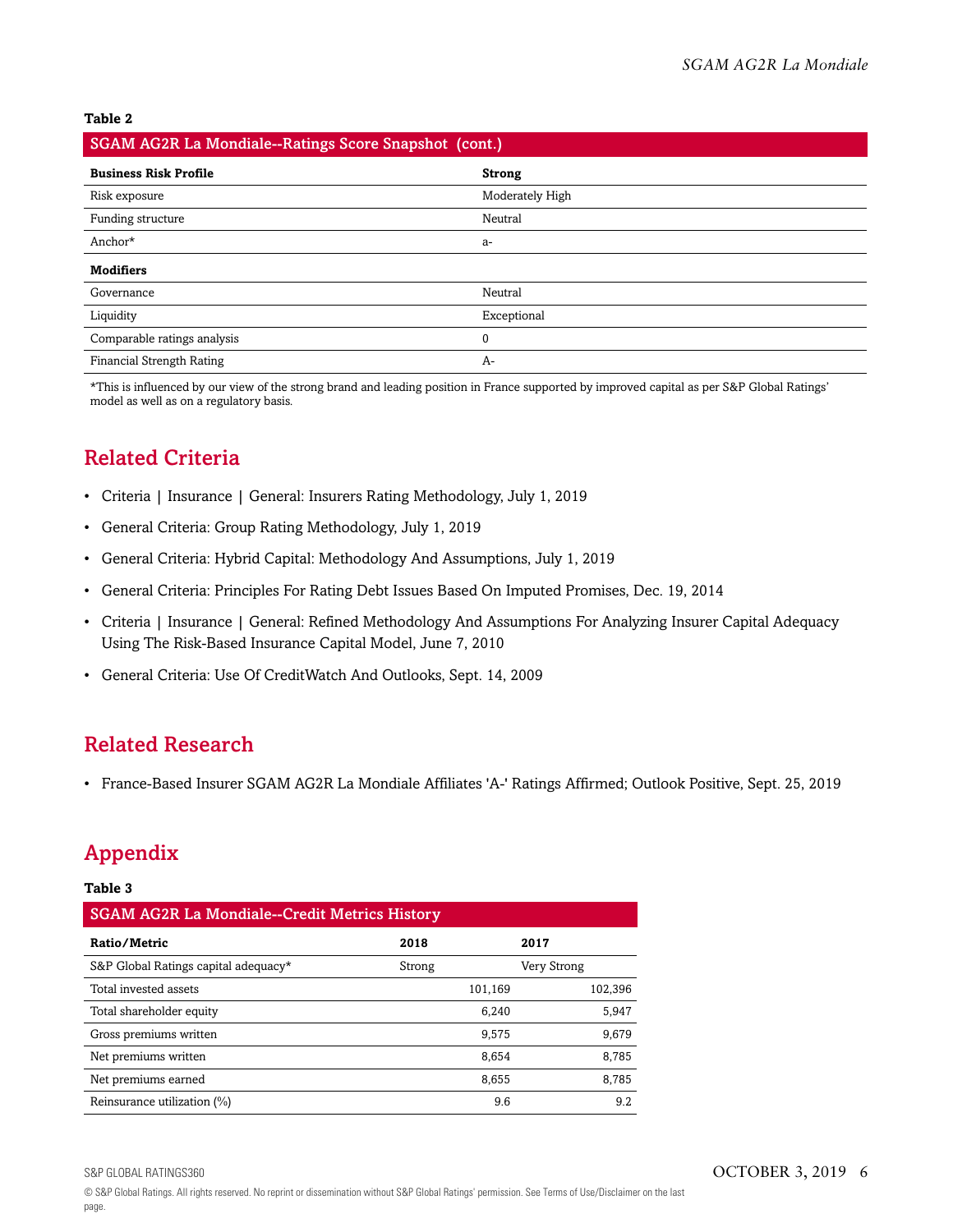#### **Table 3**

| SGAM AG2R La Mondiale--Credit Metrics History (cont.)    |       |       |  |
|----------------------------------------------------------|-------|-------|--|
| Ratio/Metric                                             | 2018  | 2017  |  |
| EBIT                                                     | 568   | 572   |  |
| Net income (attributable to all shareholders)            | 324   | 362   |  |
| Return on revenue $(\%)$                                 | 5.3   | 5.3   |  |
| Return on assets (including investment gains/losses) (%) | 0.5   | 0.5   |  |
| Return on shareholders' equity (reported) (%)            | 5.3   | 6.2   |  |
| $P/C$ : net combined ratio $(\%)$                        | 103.5 | 102.4 |  |
| $P/C$ : net expense ratio $(\%)$                         | 20.4  | 19.4  |  |
| $P/C$ : return on revenue $(\%)$                         | 1.1   | 4.2   |  |
| EBITDA fixed-charge coverage (x)                         | 4.9   | 5.1   |  |
| Financial obligations / EBITDA adjusted                  | 4.9   | 4.3   |  |
| Financial leverage including pension deficit as debt (%) | 30.8  | 29.2  |  |
| Net investment yield $(\%)$                              | 2.4   | 2.5   |  |

### Ratings Detail (As Of October 3, 2019)\*

| <b>Operating Company Covered By This Report</b> |                |
|-------------------------------------------------|----------------|
| <b>La Mondiale</b>                              |                |
| <b>Financial Strength Rating</b>                |                |
| Local Currency                                  | A-/Positive/-- |
| <b>Issuer Credit Rating</b>                     | A-/Positive/-- |
| Junior Subordinated                             | <b>BBB</b>     |
| <b>Related Entities</b>                         |                |
| <b>AG2R Prevoyance</b>                          |                |
| <b>Financial Strength Rating</b>                |                |
| Local Currency                                  | A-/Positive/-- |
| <b>Issuer Credit Rating</b>                     |                |
| Local Currency                                  | A-/Positive/-- |
| <b>Arial CNP Assurances</b>                     |                |
| <b>Financial Strength Rating</b>                |                |
| Local Currency                                  | A-/Positive/-- |
| <b>Issuer Credit Rating</b>                     |                |
| Local Currency                                  | A-/Positive/-- |
| <b>PRIMA</b>                                    |                |
| <b>Financial Strength Rating</b>                |                |
| Local Currency                                  | A-/Positive/-- |
| <b>Issuer Credit Rating</b>                     |                |
| Local Currency                                  | A-/Positive/-- |
| <b>Domicile</b>                                 | France         |

\*Unless otherwise noted, all ratings in this report are global scale ratings. S&P Global Ratings' credit ratings on the global scale are comparable across countries. S&P Global Ratings' credit ratings on a national scale are relative to obligors or obligations within that specific country. Issue and debt ratings could include debt guaranteed by another entity, and rated debt that an entity guarantees.